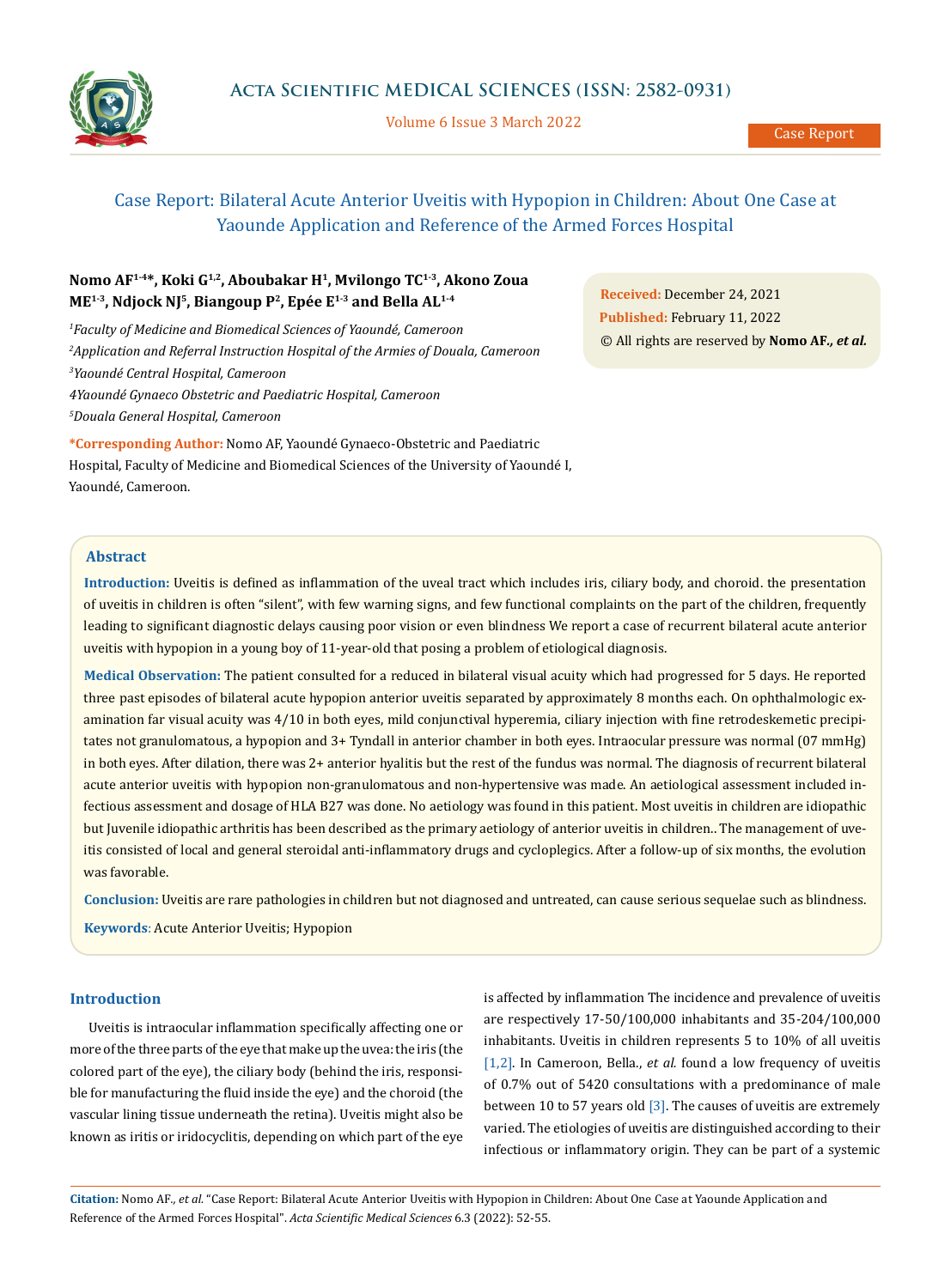disease or an isolated ocular disease. The particularity of uveitis in children comes from the specificity of certain aetiologies (juvenile idiopathic arthritis) and they are responsible for amblyopia (children <7 years). In our context, childhood uveitis poses a problem of aetiological diagnosis and management. The visual prognosis is often reserved. We present a case of recurrent bilateral anterior uveitis with hypopion in a young boy of 11-year-old.

#### **Medical observation**

We presented a young child of 11-year-old child, student, who came to consult for eye pain, redness and loss of bilateral visual acuity in far vision, evolving for five days. The onset of symptoms would go back to five days before the consultation by far blurred vision associated with slight eye pain and eye redness. Then the child would also noticed a whitish glow in both eyes on the mirror. His personal ophthalmological history was a current optical correction since one year (sphere + 0.50 in both eyes). He would have already been treated twice for acute hypopion anterior uveitis and an episode of bilateral panuveitis since april 2015 treated with antibiotics, antivirals, and steroidal anti-inflammatory drugs. In general, a notion of oral aphthosis two years ago. The ophthalmologic examination revealed a far visual acuity in the two eyes without optical correction of 5/10 and with optical correction of 4/10. In biomicroscopic examination, both eyes showed conjunctival hyperemia, a perilimbic collar, a transparent cornea with fine and non-granulomatous retrodeskemetic precipitates. In the anterior chamber, a 3+ protein tyndall was observed with a lower 1/3 hypopion (Figure 1), pigmentary discharge on the anterior crystalloid and posterior synechiae at 5h in right eye and 6h in left eye. Intraocular pressure was 07 mmhg in both eyes. After dilation, there was 2+ anterior hyalitis but the rest of the fundus was normal.



**Figure 1:** Bilateral hypopion and inflammatory signs in a 13-yearold child (photo taken at the Yaoundé Military Hospital).

The presumptive diagnosis evoked was recurrent acute bilateral anterior uveitis with hypopion non-hypertensive and non-granulomatous. The probable aetiologies were inflammatory and infectious. The assessments done are grouped together in table 1. No aetiology was found in this patient. The working diagnosis retained was recurrent acute bilateral anterior uveitis with hypopion with undetermined aetiology. The management consisted of local steroidal anti-inflammatory eyedrops (dexamethasone and neomycin), general steroidal anti-inflammatory drugs (prednisone 20 mg tab) in decreasing doses and cycloplegics (atropine 1% eye drops). The evolution is marked on the 7th day by the disappearance of the hypopion and inflammatory signs in both eyes (Figure 2). After 21 days, the visual acuity was in RE 6/10 and in LE 9/10, after six months of follow-up we noted 10/10 in both eyes. A check-up was carried out every three months after total regression of the signs.

| <b>Biology report</b>            | <b>Results</b>                                        |
|----------------------------------|-------------------------------------------------------|
| Blood count                      | Red blood cells increased: 5 millions<br>$800/mm^3$ , |
|                                  | leukocyte formula inversion                           |
| VS                               | $H1: 10$ mm (N<10 mm),                                |
|                                  | $H2: 22 \, \text{mm}$ (N<20 mm)                       |
| VDRL/TPHA                        | Negative                                              |
| Total proteins                   | 91.75 g/l (N: 60-80)                                  |
| $HIV$ serology $(1,2,0)$         | negative                                              |
| toxoplasmosis serology           | IgM negative, IgG positive (240.30)<br>IU/ml          |
| Rubella serology                 | IgM negative, IgG 4599 IU/ml                          |
| <b>CMV</b> serology              | IgM negative, IgG 27 IU/ml                            |
| Herpes II serology               | IgG negative                                          |
| Herpes I serology                | IgG positive                                          |
| <b>ECBU</b>                      | Negative                                              |
| ANA                              | Absence                                               |
| Angiotensin converting<br>enzyme | 40 IU/l (normal)                                      |
| Ag HLA B27 research              | Negative                                              |
| Rheumatology consul-<br>tation   | Absence of inflammatory joint<br>pathology            |
| Chest x-ray                      | Normal                                                |

**Table 1:** Results of additional examinations requested for the etiological diagnosis of bilateral uveitis.

**Citation:** Nomo AF*., et al.* "Case Report: Bilateral Acute Anterior Uveitis with Hypopion in Children: About One Case at Yaounde Application and Reference of the Armed Forces Hospital". *Acta Scientific Medical Sciences* 6.3 (2022): 52-55.

53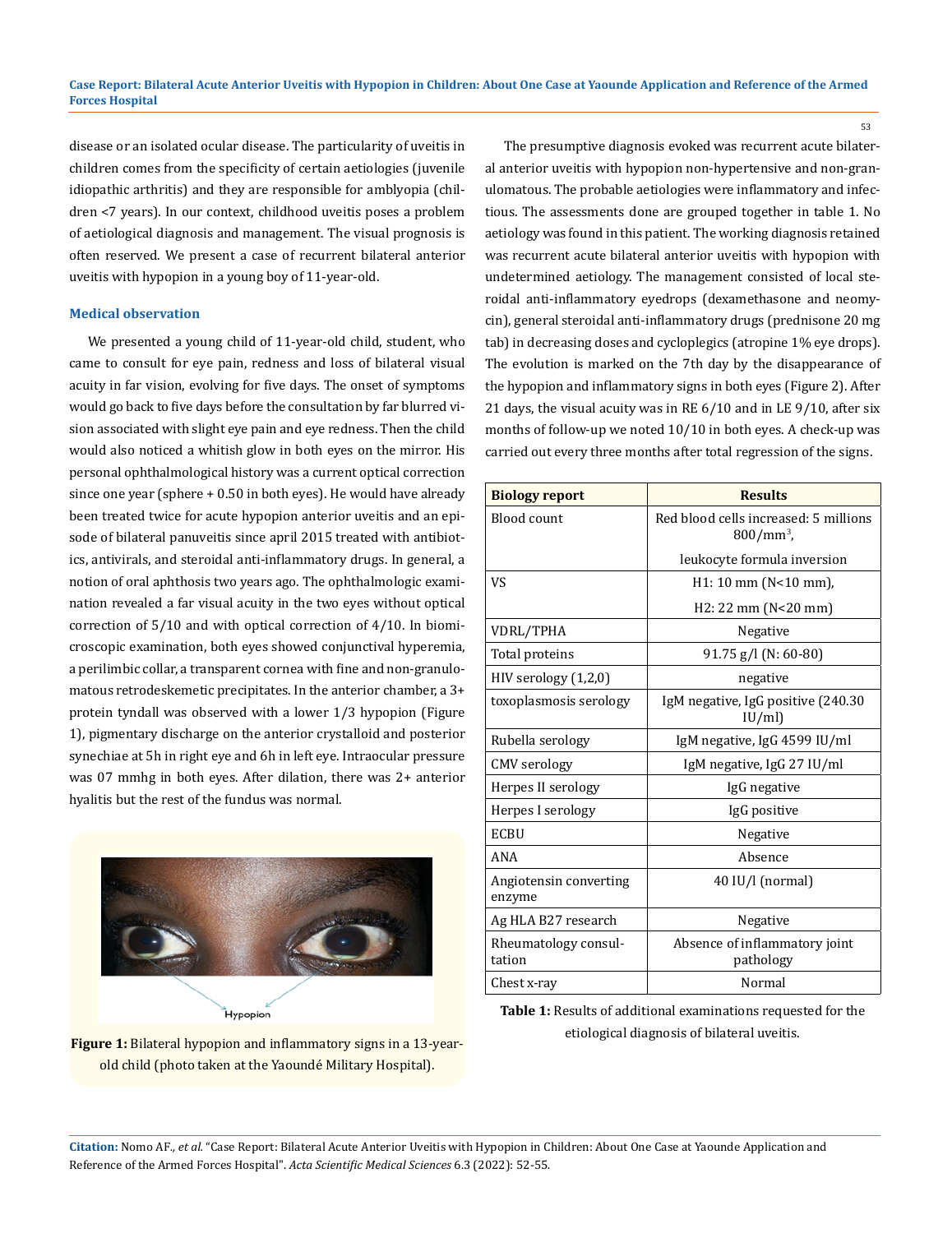**Case Report: Bilateral Acute Anterior Uveitis with Hypopion in Children: About One Case at Yaounde Application and Reference of the Armed Forces Hospital**



**Figure 2:** Evolution on the 7<sup>th</sup> day: absence of hypopion and inflammatory signs in both eyes (photo taken at the Yaoundé Military Hospital).

#### **Discussion**

Childhood uveitis is rare and represents between 2-13% of uveitis. Most often bilateral than that of adults (70 to 80% against 30 to 60%)  $[4]$ . The female predominance has been reported (53-55%), the mean age at diagnosis of 12.5 years  $[4]$ . In Tunisia, the mean age of patients was  $12.6 \pm 3.05$  years with a predominance of male, uveitis was bilateral in 13% of cases [6]. Our patient was a young boy of 11 years old and presented with bilateral involvement. The International Uveitis Study Group [7] classifies uveitis into four groups : anterior uveitis (30-40%), posterior uveitis (40- 50%), intermediate uveitis (10-20%) and panuveitis (5-10%). The diagnostic process is guided by the presentation of the uveitis, characterized by: its location (initial and main site of intraocular inflammation); its presentation: acute or chronic, granulomatous or not, depending on the existence of retinal foci or chorioretinal and depending on response to treatment.

The aetiologies of uveitis in children found by Khalil and S in Morocco are : 33.5% idiopathic, 24.5% Behcet, 12% Juvenile idiopathic arthritis [5]. Chebil., *et al*. in Tunisia found 57.2% idiopathic, 14.1% infectious (toxoplasmosis and toxocariasis) and associated with systemic disease in 22.5%, with juvenile idiopathic arthritis (JIA) in 6.2% of cases  $[8]$ . We did not find any aetiology in our patient.

Juvenile idiopathic arthritis (JIA) is the main etiology of anterior uveitis in children [1,2]. The Edmonton International Meeting in 2001 clarified the criteria for each of the six diseases grouped under the name JIA: systemic arthritis; oligoarthritis most common form; polyarthritis with rheumatoid factor; polyarthritis without rheumatoid factor; arthritis and enthesitis; Psoriatic arthritis [9]. Oligoarthritis, the most frequent (50% of JIA), early onset (2-4 years) and predominant in female, is characterized by the frequency of antinuclear antibodies (70% of cases) and the risk of iridocyclitis (30% cases) [9]. JIA-related uveitis is a silent disease and delayed diagnosis is largely responsible for blindness (estimated at 5-6% of cases). It is an anterior, chronic uveitis, begins in one eye and becomes bilateral in 75% of cases in the following year, without symptoms, not granulomatous, with fibrin in the anterior chamber and/or in the vitreous (moderate hyalitis).

The treatment of uveitis depends on the extent of the inflammation: local corticosteroids (with possible periocular injections), local mydriatics to prevent the formation of synechiae and for analgesic effect, hypotensive treatment if necessary. Systemic corticosteroid therapy associated with methotrexate, anti-TNF alpha, immunomodulators can be used if corticosteroid dependence or resistance. The surgery is reserved for complications. The possible complications are the formation of iridocrystalline synechiae, strip keratitis, cataracts, secondary glaucoma, reduced visual acuity or amblyopia. Posterior damage (hyalitis, papillitis, macular edema) has been noted [8,10]. The follow-up of these children should be regular every three months on average to look for recurrences.

## **Conclusion**

Childhood uveitis is a rare, undiagnosed and untreated condition that can lead to serious sequelae such as blindness. Usually there is no etiology found after investigations but juvenile idiopathic arthritis is the first cause of anterior uveitis in children.

#### **Acknowledgments**

We would like to thank the entire Yaoundé Military Hospital team for facilitating the management of this patient and the development of this article.

#### **Conflict of Interest**

This work does not present any conflict of interest.

#### **Bibliography**

- 1. Janine A, Smith., *et al*[. "Epidemiology and Course of Disease in](https://pubmed.ncbi.nlm.nih.gov/19651312/) Childhood Uveitis". *Ophthalmology* [116.8 \(2009\): 1544-1551.](https://pubmed.ncbi.nlm.nih.gov/19651312/) [e1.](https://pubmed.ncbi.nlm.nih.gov/19651312/)
- 2. Emmett TC Cunningham. "Uveitis in children". Ocular *Immunology and Inflammation* 8.4 (2000): 251-261.

**Citation:** Nomo AF*., et al.* "Case Report: Bilateral Acute Anterior Uveitis with Hypopion in Children: About One Case at Yaounde Application and Reference of the Armed Forces Hospital". *Acta Scientific Medical Sciences* 6.3 (2022): 52-55.

54